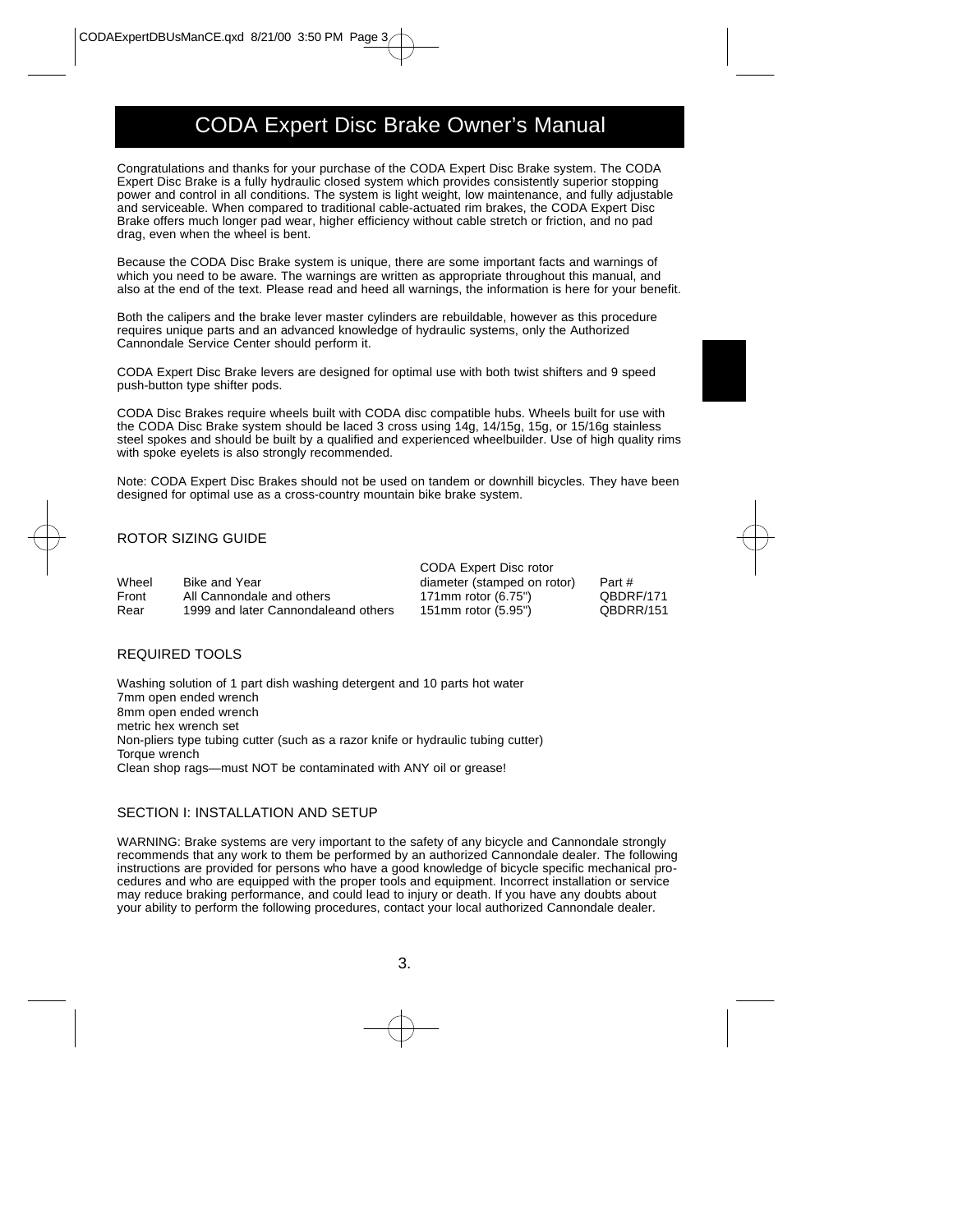If the brake rotor is ever contaminated with oil, grease, or brake fluid, it must be thoroughly cleaned with the detergent and hot water solution, rinsed with clean water, and air dried before the bike is ridden again. If the pads are contaminated, they must be discarded and replaced. Contaminated or oily braking surfaces will not produce enough friction to stop the bicycle, resulting in a loss of control of the bicycle and risk of injury or death to the rider.

#### MOUNTING ROTOR TO HUB

1. Attach the rotors to the hubs with the supplied M5 x 12 bolts. As indicated by the chart above, the larger rotor goes on the front hub. The size of the rotor in millimeters is stamped on each rotor. Torque the rotor bolts to 40-50 In-Lbs (4.5-6 Nm.) Be sure that the rotor is installed with the ROTATION arrow pointing in the same direction as forward wheel rotation (see Fig. 1.)

Note that the Lefty front hub uses a plastic seal which goes between the rotor and the large cartridge bearing to guard against water and dirt. Make sure that the Lefty seal is in place before bolting on the rotor, and that the attached rotor will hold the seal in place.

2. Periodically check the bolts holding the brake rotors to the hubs for tightness.

#### INSTALLING AND REMOVING BRAKE PADS



**CAUTION: THE BRAKE PADS EQUIPPED WITH THE CODA EXPERT DISC BRAKE SYSTEM ARE MADE OF A KEVLAR BASED COMPOUND SPECIFICALLY DESIGNED FOR USE WITH THE BRAKE SYSTEM'S STAINLESS STEEL BRAKE ROTORS. USE ONLY CODA REPLACE-MENT BRAKE PADS (KIT # QBDPAD/GRN) WHICH ARE MATCHED TO THE BRAKE ROTOR MATERIAL. NOTE THAT OLDER SQUARE CODA COMPETITION DISC BRAKE PADS ARE NOT COMPATIBLE WITH THE NEWER CODA EXPERT AND COMPETITION DISC BRAKE ROTORS (171MM AND 151MM DIAMETERS.) HOWEVER, THE NEW RECTANGULAR CODA DISC BRAKE PADS MAY BE USED ON ALL CODA DISC BRAKE SYSTEMS, REGARDLESS OF ROTOR SIZE. THE NEW RECTANGULAR CODA COMPETITION DISC BRAKE PADS ARE ALSO RIGHT AND LEFT SIDE SPECIFIC. THE PAD MUST BE INSERTED SO THAT THE ENTIRE SURFACE OF THE PAD MAKES CONTACT WITH THE ROTOR. SEE THE ILLUSTRATION BELOW FOR IDENTIFICA-TION.**

#### **CAUTION: USE ONLY GENUINE CODA REPLACEMENT DISC BRAKE PADS. USE OF OTHER BRAKE PADS WILL VOID THE BRAKE'S WARRANTY AND COULD LEAD TO POSSIBLE BRAKE FAILURE.**

1. The CODA Expert Disc Brake pads are held in the caliper by magnetic force. The pads have a steel backing plate and must be installed with this steel plate facing into the body of the caliper and the abrasive side facing the rotor, which runs between the two pads.



2. The CODA Expert Disc Brake pads are right and left side specific. The pad must be inserted so that the entire surface of the pad makes contact with the rotor. See Fig. 2 for left and right pad identification.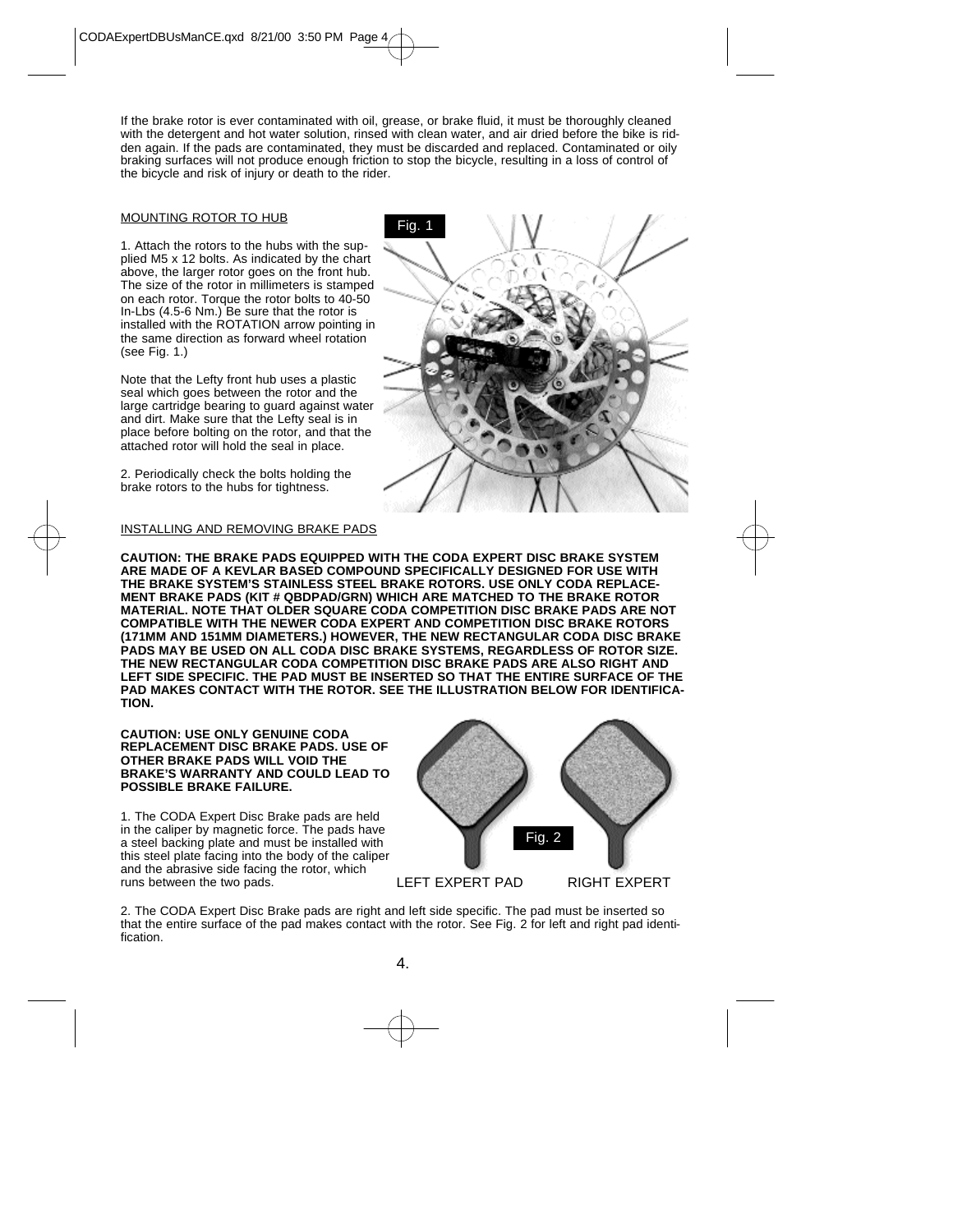3. When installing the pads, it may be necessary to back the caliper adjusters out by turning them counter-clockwise with a 5mm hex wrench. This will allow enough clearance in the caliper slot to be able to slide each pad into its respective side of the caliper. The 5mm Allen screw on the bleed screw side of brake adjusts the position of the piston activated pad, while the 5mm hex screw on the other side of the brake adjusts the position of the fixed pad. Note that the fixed (right) side pad adjuster does not have a stop and can be completely unscrewed from the caliper. If this happens, put a drop of Loctite 242 (blue) on the threads and reinstall the pad adjuster into the caliper.

4. Install the pads one at a time by simply holding the tab on each pad and sliding each pad into the rotor slot and then into the square hole on each side of the slot (see Fig. 3.) The pin on each piston must mate with the hole in the back of each pad, and the tabs of each pad will stick out of the caliper near the lower caliper mounting bolt. Again, make sure that the correct pad is installed in each side of the caliper.



5. Pads can be removed by simply grasping the steel tab on each, lifting the pad out of the square hole in the caliper, and maneuvering the pad out through the rotor slot in the body of the caliper.

#### MOUNTING BRAKE LEVERS

Note: The CODA Expert Disc Brake system comes assembled with the left brake lever attached to the front caliper and the right brake lever to the rear caliper. If you would like to reverse this arrangement, simply flip the lever over and install it on the other side of the handlebar. The brake levers are symmetrical and can be used on either side of the bar. The lever clamp bolt and nut may also be removed and reversed so that the bolt is accessible from either side of the lever.

1. Slide the brake levers onto the handlebar with brake lines pointing toward the center of the handlebar, as you would any standard mountain bike type brake lever. Generally, push button type shifters will need to be installed on the bar before the brake levers, while twist shifters will go on after the brake levers.

2. Tighten the shifters and install the grips per the manufacturers' instructions.

3. Once the brake levers and shifters have been positioned as desired, tighten the brake lever bolts to 72-108 In-Lbs (8-12 Nm.)

4. The reach of each brake lever can be adjusted closer by turning the 2mm hex head lever adjusting screw clockwise. This will also move the pads closer to the brake rotor. If you adjust the reach of the brake levers after having set up the brakes, it may be necessary to readjust the pad clearance with the two 5mm hex screws on the caliper. See the "PAD ADJUSTMENT" section below.

WARNING: Do not remove the 2mm brake lever adjusting screw from the lever body. It holds the lever pivot in place. Removal of the brake lever adjusting screw could result in the brake lever falling out of the master cylinder, with attendant loss of braking and risk of injury or death.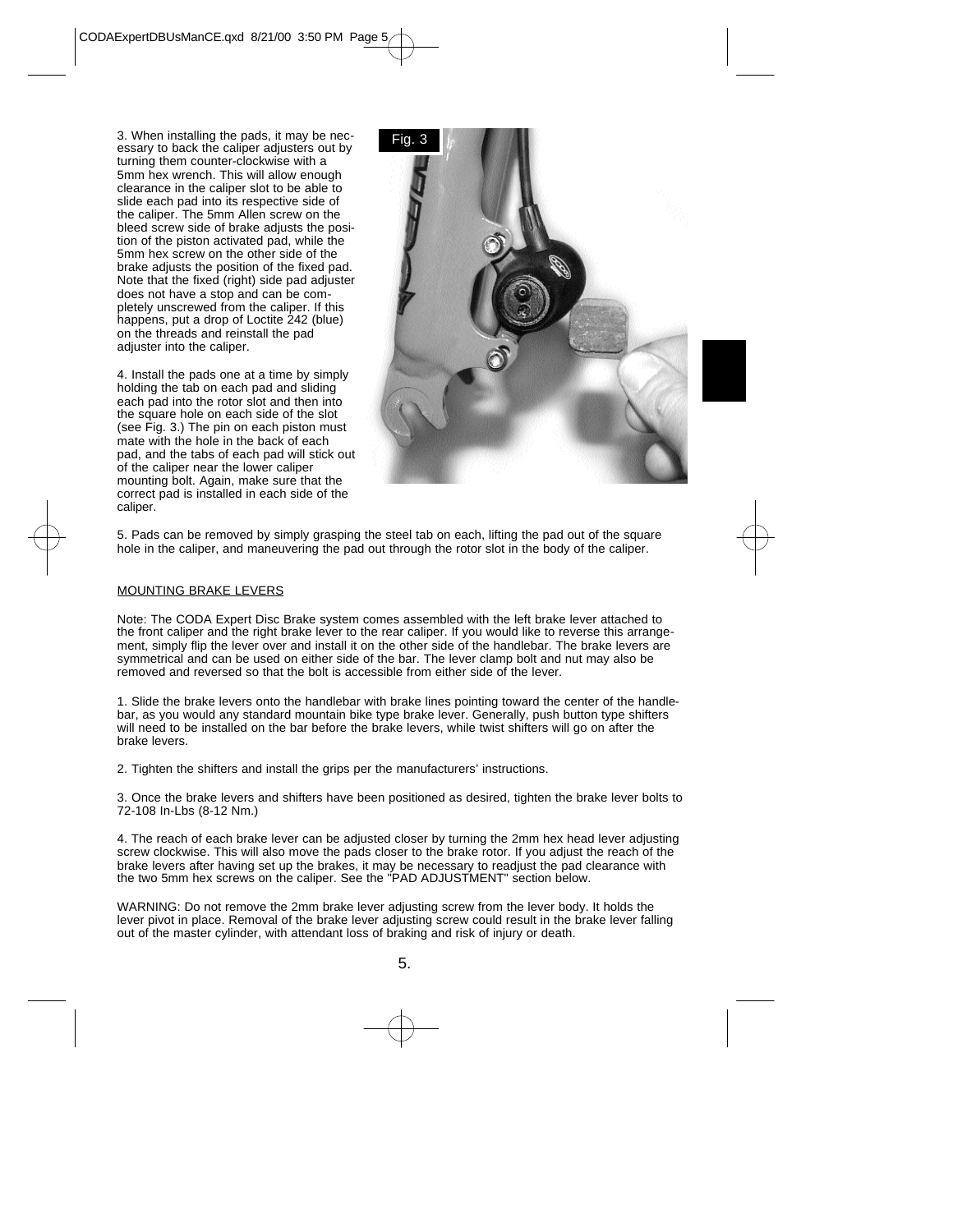Note that the CODA Expert Disc Brake levers and brake lever blades are not interchangeable with those from the CODA Competition Disc Brake. MOUNTING OF CALIPERS

1. Before installing the calipers, install each wheel into the frame or fork dropouts ensuring that the axle is correctly seated (the brake rotor should be on the caliper mounting side.) Tighten the quick release skewer firmly.

#### **CAUTION: FOR INSTRUCTIONS ON THE CORRECT USE OF QUICK RELEASES, PLEASE SEE SECTION 6 (HOW THINGS WORK) OF THE CANNONDALE OWNER'S MANUAL OR THE QUICK RELEASE SECTION OF YOUR BICYCLE'S MANUAL.**

2. Make sure that the brake pads are correctly installed in the caliper and that the brake pads do not protrude into the slot in the caliper. If necessary the 5mm hex pad adjusting screws on each side of the caliper should be backed out for maximum pad clearance.

3. Hook the caliper over the brake rotor, so that the



bleed screw is to the outside, or left side, of the bike. Place two shims per bolt between the caliper and the frame mounting tabs, and thread in the supplied M6 x 18mm bolts. Tighten the bolts to 69-78 In-Lbs (8-9 Nm.)

4. Check that the rotor is centered in the caliper. If it is not, add or remove shims from each caliper mounting bolt until the rotor is centered between the pads (see Fig. 4.) Add or remove shims evenly, so that both bolts have the same number of shims. Adjust the caliper up and down so that the brake pads sit as high as possible on the rotor while making full contact. Do not allow the brake pads to sit above the outside edge of the rotor.

5. When adjusted, tighten both bolts to 69-78 In-Lbs (8-9 Nm.) You should periodically check the caliper bolts for tightness.

6. Repeat the procedure for the other brake caliper.

**CAUTION: ATTACH THE BRAKE LINES TO THE FRAME AND FORK SO THAT THEY DO NOT CONTACT THE WHEEL OR TIRE, OR INTERFERE WITH THE TRAVEL OF THE SUSPENSION OR THE ACTION OF THE STEERING. USE THE SUPPLIED GUIDE CLIPS (KIT # QBDC/) TO ATTACH THE BRAKE LINES TO THE BIKE'S EXISTING CABLE HOUSING STOPS. ALSO BE SURE THAT THE BRAKE LINES ARE NOT SO LONG AS TO POSSIBLY SNAG ON ANYTHING WHILE RIDING. SEE THE SECTION BELOW ON SHORTENING BRAKE LINES.**

## PAD ADJUSTMENT

1. When the system is fully installed or whenever you change the pads, bleed the system, or adjust the brake lever reach, you will need to adjust the position of the pads. On each caliper, you will need to screw in the fixed side pad adjuster (on the right side of the brake caliper) with a 5mm hex wrench just until the pad begins to slightly brush the rotor AND LEAVE IT THERE. The piston side pad adjuster (on the left side of the caliper, next to the bleed screw) should then be adjusted using the 5mm hex screw to achieve the desired brake lever travel and feel.

This setup will allow the brake pad to slightly brush the rotor for the first ride or until the pads are properly bedded in, but will position the fixed pad very close to the rotor (where it needs to be) and will allow the pads to wear in parallel to the rotor.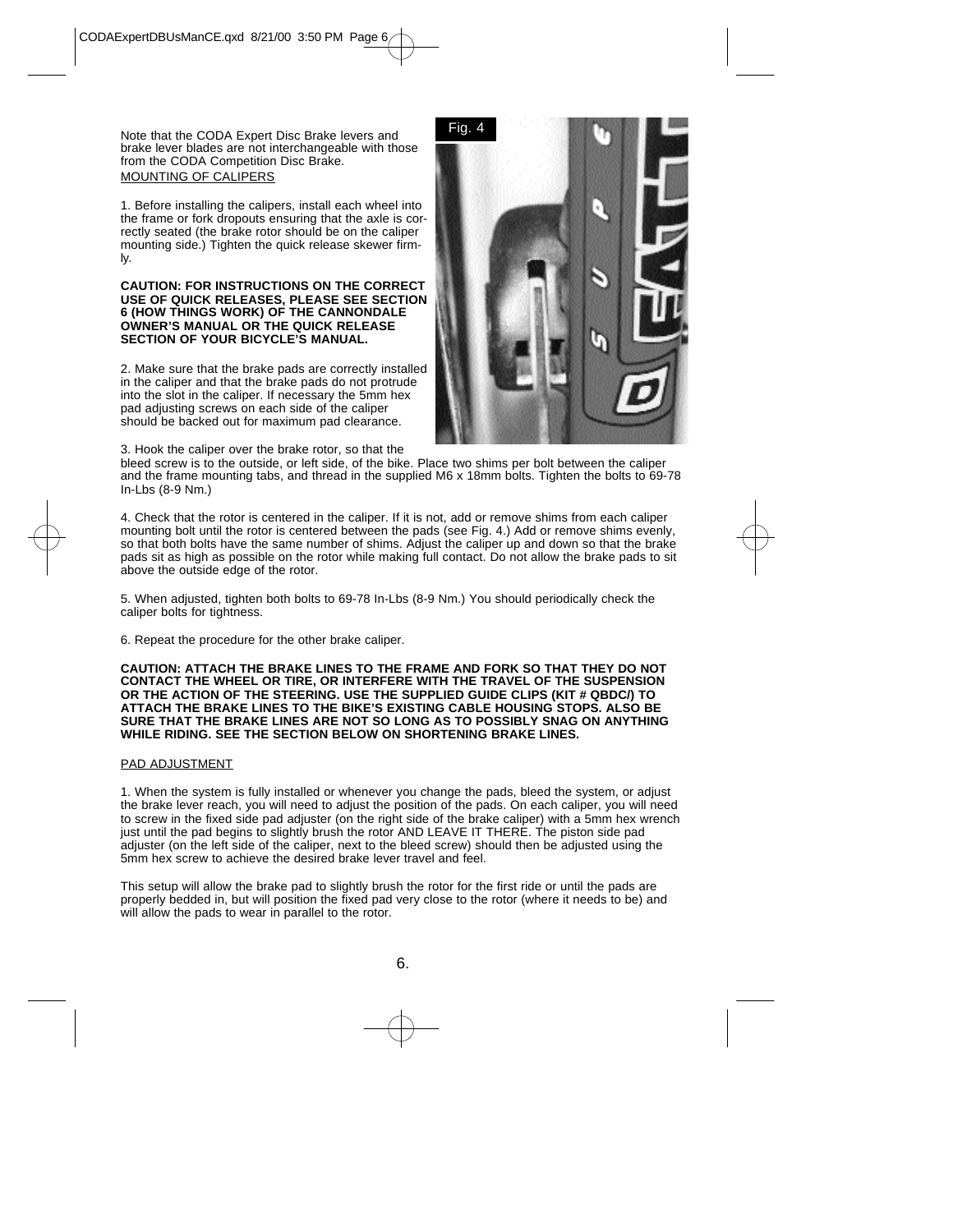2. If the pads have been previously bedded in to the rotors and are simply being readjusted after brake bleeding or service, you should still screw in the fixed side pad adjuster just until it begins to slightly brush the rotor and then back it out counter-clockwise by quarter turns until the brushing sound stops. The fixed side pad must be set very close to the rotor for optimal brake power. Then set the piston side pad for desired brake lever travel and feel.

3. Check that the brakes work well and that all parts and brake lines are tight and secure before riding. Ride cautiously at first while you get used to your new brakes, as hydraulic disc brakes have very different braking characteristics than cableactuated rim brakes. Remember that new pads will require 30-40 full stops to achieve full stopping power. The bedding-in process can be accelerated by first riding 200-300 meters slowly around a flat smooth area (such as an empty parking lot) with the brakes applied so that they drag. Then make 20-30 full stops from about 10 miles / hour (15.5  $Km / h$ ).

## BRAKE PAD RETAINER

Whenever the wheel is removed from the bicycle, insert the CODA Brake Pad Retainer (part # QC111/) into the caliper to ensure that the brake pads are not dislodged from the caliper. First, check to make sure that the pad retainer is clean and free of oil, grease, or brake fluid. Insert the edge of the retainer with the wide opening all the way into the slot in the caliper. The two round knobs will secure the retainer in the caliper. See Fig. 5.

Be sure that both pads are in the caliper when reinstalling the wheel.

#### BRAKE SYSTEM WEAR INDICATORS

Replace CODA brake pads when they have worn to the point that the caliper piston pin hole goes all the way through the pad (see Fig. 6.)

Fig. 5



NEW PAD WORN OUT PAD

The CODA rotors are also subject to wear and need to be replaced when they are .068" (1.73mm) or thinner. When new they measure .078" (1.98mm) thick.

The CODA hydraulic fluid, developed by NASA, is not effected by extreme temperatures and does not absorb moisture, so does not break down over time.

## SECTION II: SERVICE

#### SHORTENING BRAKE LINES

Note: It is best to shorten the Expert Disc Brake hydraulic line at the brake lever end.

**CAUTION: REMOVE WHEEL AND PADS FROM THE SYSTEM BEFORE DISCONNECTING BRAKE LINES! MAKE SURE THAT THE PADS AND BRAKE ROTOR STAY CLEAN AND FREE OF OIL, GREASE, AND BRAKE FLUID. BEFORE HANDLING THE BRAKE PADS OR ROTOR,**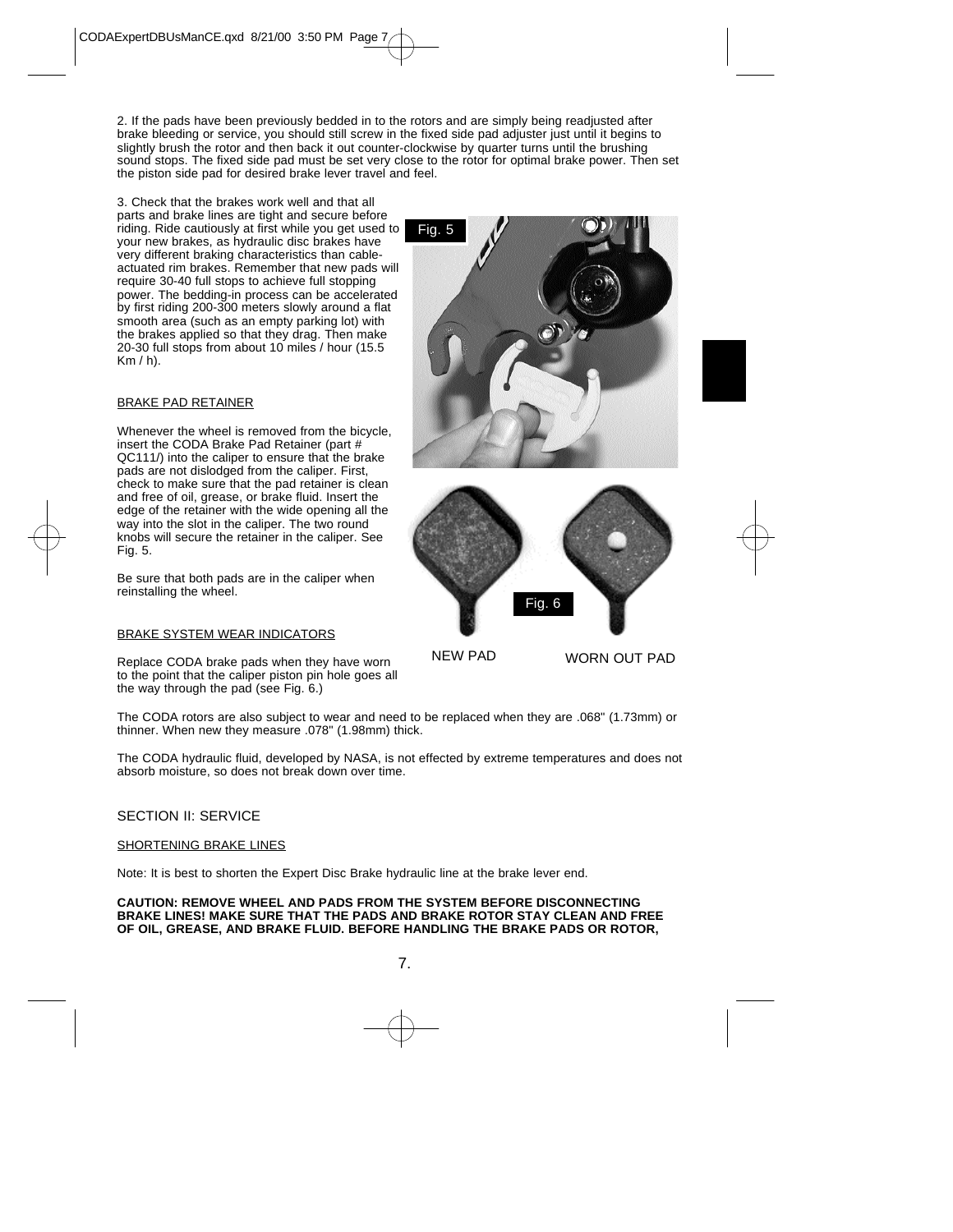**CLEAN THE OUTSIDE OF THE BRAKE LINES, CALIPER, AND LEVER WITH THE DETERGENT AND HOT WATER SOLUTION, RINSE WITH CLEAN WATER, AND ALLOW TO AIR DRY, AND WASH YOUR HANDS! IF THE ROTORS ARE CONTAMINATED WITH BRAKE FLUID, CLEAN THEM WITH THE DETERGENT AND HOT WATER SOLUTION, RINSE WITH CLEAN WATER, AND ALLOW TO AIR DRY. IF THE PADS ARE CONTAMINATED, DISCARD THEM AND USE NEW PADS.**

1. Thread the caliper pad clearance adjusters all the way out (for maximum pad clearance.)

2. Remove the wheels and the brake pads from the bike. Pull back the plastic cover at the brake lever, exposing the brake line threaded sleeve fitting.

3. Using an 8mm wrench, unthread the fitting and pull the brake line out of the brake lever master cylinder. Slide the cover and threaded fitting up the brake line well clear of where you'll be cutting.

Do not activate the brake lever with the line disconnected!

4. Use a razor knife or hydraulic tubing cutter to trim the hydraulic line to the desired length. Cut the end of the tubing square and at least 1cm from the end to avoid cutting the old tubing insert. Do not use a serrated knife or a pliers-type cutter, as these will damage the end of the brake line.

5. Slip a new compression ferrule over the cut end of the tubing, on far enough so that 0.5mm of tubing extends through the ferrule.



Orient the fitting with the sharp edge toward the threaded sleeve (away from the brake lever master cylinder). Then press the barbed end of a new hydraulic line insert into the end of the tubing. There should be no more than 1.6mm between the end of the tubing insert and the compression ferrule. See Fig. 7.

Important: Use a new compression ferrule and line insert each time the brake line is shortened. Several spares are included with the brake set.

6. Press the end of the tubing into the master cylinder until the ferrule makes contact with the inside of the master cylinder, checking to make sure that the brake line is clear of tires and wheels or any other possible snags. Slide the threaded sleeve up to the master cylinder and screw it in, being careful not to cross thread the fitting. Tighten the threaded sleeve to 69-78 In-Lbs. (8-9 Nm.)

7. Tug gently on the brake line to make sure the fitting is fully threaded in.

8. Before reinstalling the wheels or brake pads, or riding the bike, you must bleed the brake system. See the next section on brake bleeding for instructions.

## BRAKE SYSTEM BLEEDING AND FLUID CHANGE

#### **CAUTION: USE ONLY CODA DISC BRAKE FLUID. OTHER TYPES OF BRAKE FLUID MAY NOT BE COMPATIBLE WITH THE EXPERT DISC'S SEALS AND HYDRAULIC SYSTEM.**

**CAUTION: REMOVE WHEEL AND PADS FROM THE SYSTEM BEFORE BLEEDING THE BRAKE SYSTEM! MAKE SURE THAT THE PADS AND BRAKE ROTOR STAY CLEAN AND FREE OF OIL, GREASE, AND BRAKE FLUID. BEFORE HANDLING THE BRAKE PADS OR ROTOR, CLEAN**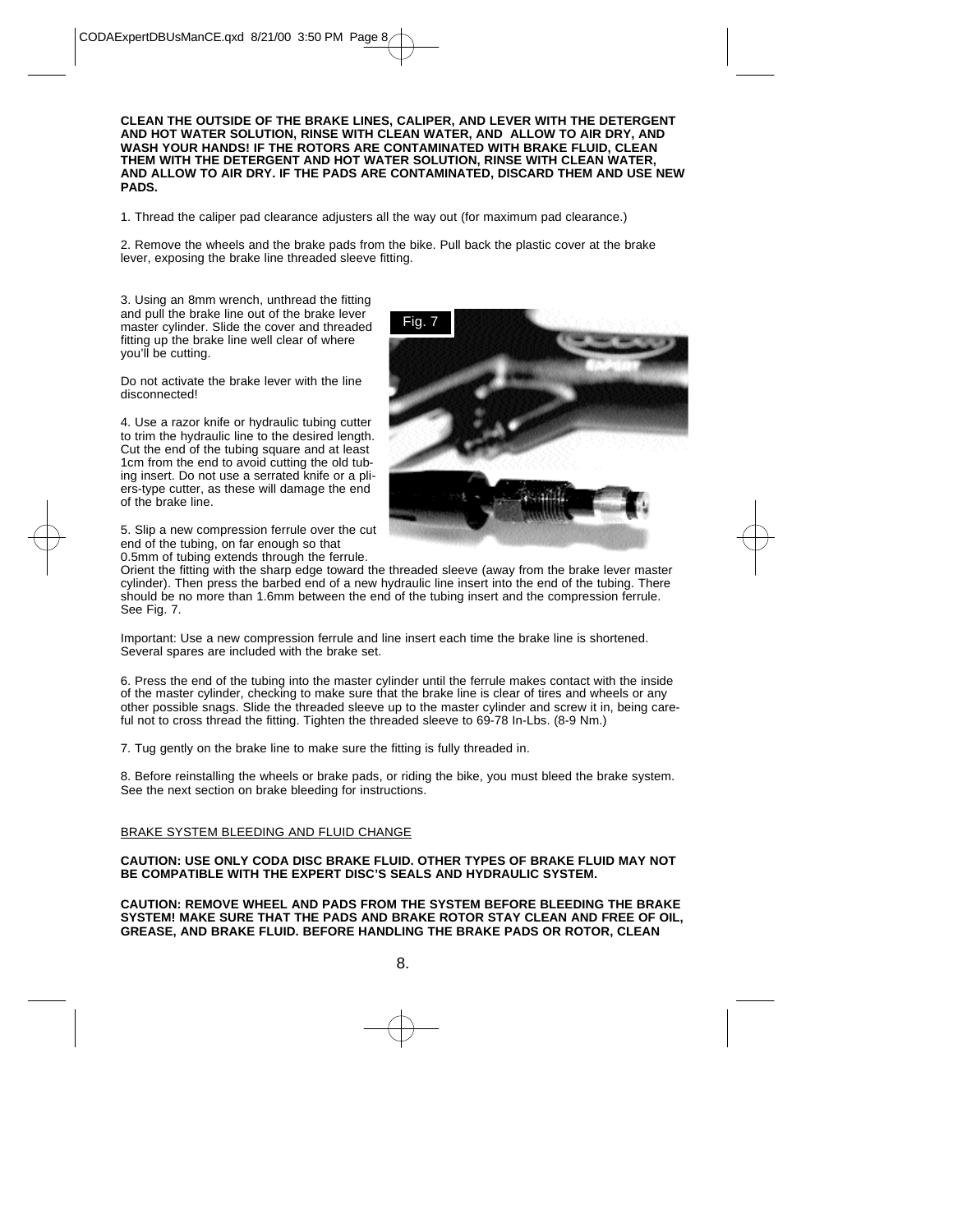#### **THE OUTSIDE OF THE BRAKE LINES, CALIPER, AND LEVER WITH THE DETERGENT AND HOT WATER SOLUTION, RINSE WITH CLEAN WATER, AND ALLOW TO AIR DRY, AND WASH YOUR HANDS! IF THE ROTORS ARE CONTAMINATED WITH BRAKE FLUID, CLEAN THEM WITH THE DETERNGENT AND HOT WATER SOLUTION, RINSE WITH CLEAN WATER, AND ALLOW TO AIR DRY. IF THE PADS ARE CONTAMINATED, DISCARD THEM AND USE NEW PADS.**

Whenever the system is opened up, the line should be bled out. If there is air in the system, the lever will feel soft and braking power will be reduced. When properly bled and adjusted you should be able to feel, through the lever, the pads solidly hitting the rotor. The brake should not feel spongy or squishy.

The brake bleeding kit (part # QBDS/ included with the brake system) includes 4 oz. CODA disc brake fluid, 2 - 10" lengths of tubing, 20cc syringe, and 4 compression ferrules and line inserts.

1. Remove the wheels and brake pads from the bike if you haven't already done so.

2. Thread the pad clearance adjuster on the left side of the caliper all the way out counter-clockwise. Also make sure that the brake lever is fully extended and that the 2mm lever reach adjusting screw is not compressing the brake lever piston. Insert the vinyl handle of a T-handle hex wrench into the slot in the caliper and using a 5mm hex wrench, screw in the right side pad adjuster so that the vinyl handle is held between the pistons. Make sure that the vinyl handle sits against the flat faces of the pistons and not against the pins in the center of the pistons.

3. Remove the rubber bleed screw covers from the caliper and master cylinder. If they are missing, make sure that the hole in the bleed screw is clean and free from mud or other contamination. Use a 1.5mm hex wrench or similar to remove dirt. Failure to clean out the bleed screw before bleeding will result in contamination of the fluid which will dramatically reduce the life of the internal seals.

4. Loosen the brake lever clamping bolt and turn the lever on the handlebar so that the bleed screw is oriented vertically up. Attach one hose to the master cylinder bleed screw and put the other end of the hose into a clean dry bottle.

Note: It may be easiest to hang the receptacle bottle on the handlebar with wire, a rubber band, or an old spoke. Be sure that both the fluid and the container stay clean. Do not re-use fluid which has been contaminated.

5. Attach the second hose to the syringe and fill the syringe with fluid. Invert the syringe and squeeze the syringe until all air is evacuated from the syringe and hose. Attach the hose from the syringe to the caliper bleed screw.

6. Use a 7mm wrench to open the master cylinder bleed screw 1/2 turn. Then use a 5mm hex wrench to hold the piston side pad adjuster in place and use the 7mm wrench to open the caliper bleed screw 1/2 turn. Begin squeezing the syringe. Continue squeezing until the bleed screws are closed in step #10.

Note: if the syringe runs out of fluid, simply close the bleed screw on the caliper. Detach the hose from the bleed screw, refill the syringe, and start again.

7. While squeezing the syringe, begin tapping the caliper with the plastic handle of a screwdriver (the shock from the tapping will help to dislodge air pockets within the caliper). During this step, you may start seeing air bubbles moving through the upper length of hose and into the receptacle bottle.

8. Start tapping on the brake line, slowly moving up the line towards the brake lever, all the while squeezing the syringe.

9. Tap the master cylinder on the brake lever, and then slowly pull and release the brake lever several times to evacuate any air from the piston in the master cylinder, while continuing to push fluid through the system.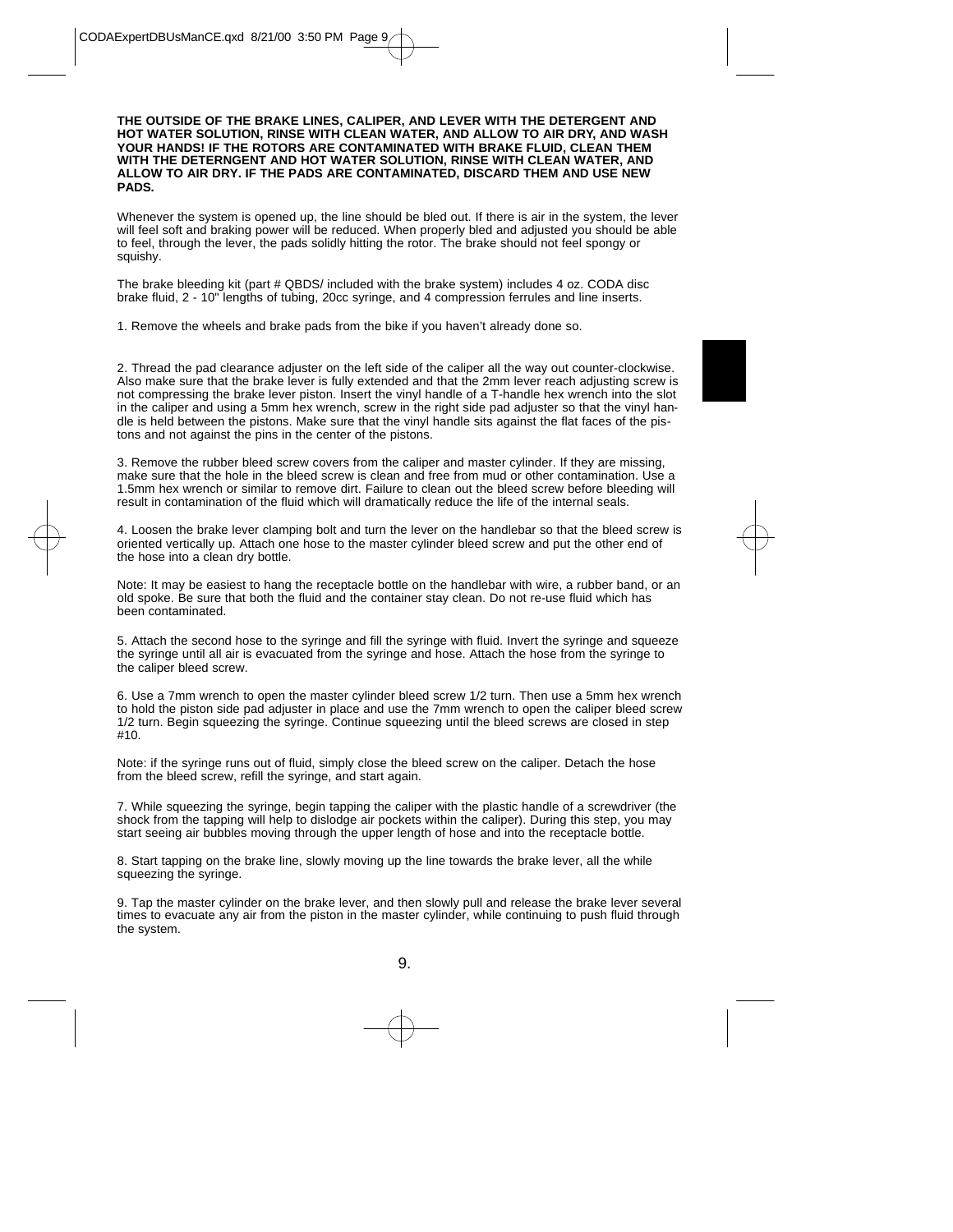10. Once you are sure that all air has been evacuated from the system, close the bleed screw on the caliper, and then the one on the master cylinder. Tighten the bleed screws to 52-61 In-Lbs (6-7 Nm.) The caliper bleed screw is easiest tightened if the piston side pad adjuster is being held with a 5mm hex wrench. Remove the hoses from the bleed screws, and return the fluid in the receptacle bottle to the source bottle only if it does not appear contaminated or discolored.

11. Reposition the brake lever and tighten lever clamp bolt to 72-108 In-Lbs (8-12 Nm.) Pull firmly on the brake lever several times and check for leakage at the bleed screws and brake line fittings. The brake should feel firm as you pull against the vinyl T-handle. Once you are sure that there are no system leaks and all air has been removed from the brake, remove the vinyl T-handle from the caliper slot.

12. Before handling the brake pads or rotor, clean the outside of the lines, caliper, and lever with the detergent / hot water solution, and wash your hands. Also be sure to clean the slot in the caliper and the pistons with detergent and hot water. Rinse washed parts and allow to air dry, then re-install the pads and the wheel.

13. Adjust the brake lever reach with the 2mm hex screw and set the pad clearance using the two 5mm hex pad adjusters as described in the "PAD ADJUSTMENT" section above. Remember that the fixed side pad must be set as closely as possible to the rotor without dragging.

Note: Also clean the syringe and hoses with the detergent solution. Don't leave fluid in the syringe, as this will damage the seal in the syringe.

#### REPLACEMENT OF BRAKE LINE

**CAUTION: USE ONLY CODA DISC BRAKE LINE REPLACEMENT KIT (PART # QBDT/110). OTHER BRAKE LINES MAY NOT BE COMPATIBLE WITH CODA BRAKE FLUID OR MAY BURST UNDER PRESSURE.**

**CAUTION: REMOVE WHEEL AND PADS FROM THE SYSTEM BEFORE DISCONNECTING BRAKE LINES! MAKE SURE THAT THE PADS AND BRAKE ROTOR STAY CLEAN AND FREE OF OIL, GREASE, AND BRAKE FLUID. BEFORE HANDLING THE BRAKE PADS OR ROTOR, CLEAN THE OUTSIDE OF THE BRAKE LINES, CALIPER, AND LEVER WITH THE DETERGENT AND HOT WATER SOLUTION, RINSE WITH CLEAN WATER, AND ALLOW TO AIR DRY, AND WASH YOUR HANDS! IF THE ROTORS ARE CONTAMINATED WITH BRAKE FLUID, CLEAN THEM WITH THE DETERGENT AND HOT WATER SOLUTION, RINSE WITH CLEAN WATER, AND ALLOW TO AIR DRY. IF THE PADS ARE CONTAMINATED, DISCARD THEM AND USE NEW PADS.**

The CODA Disc Brake line replacement kit includes new brake line, replacement compression ferrules, and hydraulic line inserts.

Note: When replacing an entire brake line, it is easiest to attach the new line to the caliper first, and then to the brake lever master cylinder. You will also need to cut off and discard the silver line fittings which are installed in the ends of the new hydraulic line, they are only for use on the Competition brake.

The procedure for replacement of the brake line is identical to that of shortening the brake line, except that the line must also be refit at the caliper. On the Expert Disc Brake, the hydraulic line uses identical compression fittings on each end.

1. First, remove the hydraulic line from the master cylinder as instructed in steps 1-3 of the "SHORT-ENING BRAKE LINES" section above.

- 2. With an 8mm wrench, unscrew the threaded fitting from the caliper and pull the line out.
- 3. Using the old line as a guide, cut the new line to length. Note that the new line is 110" long, so that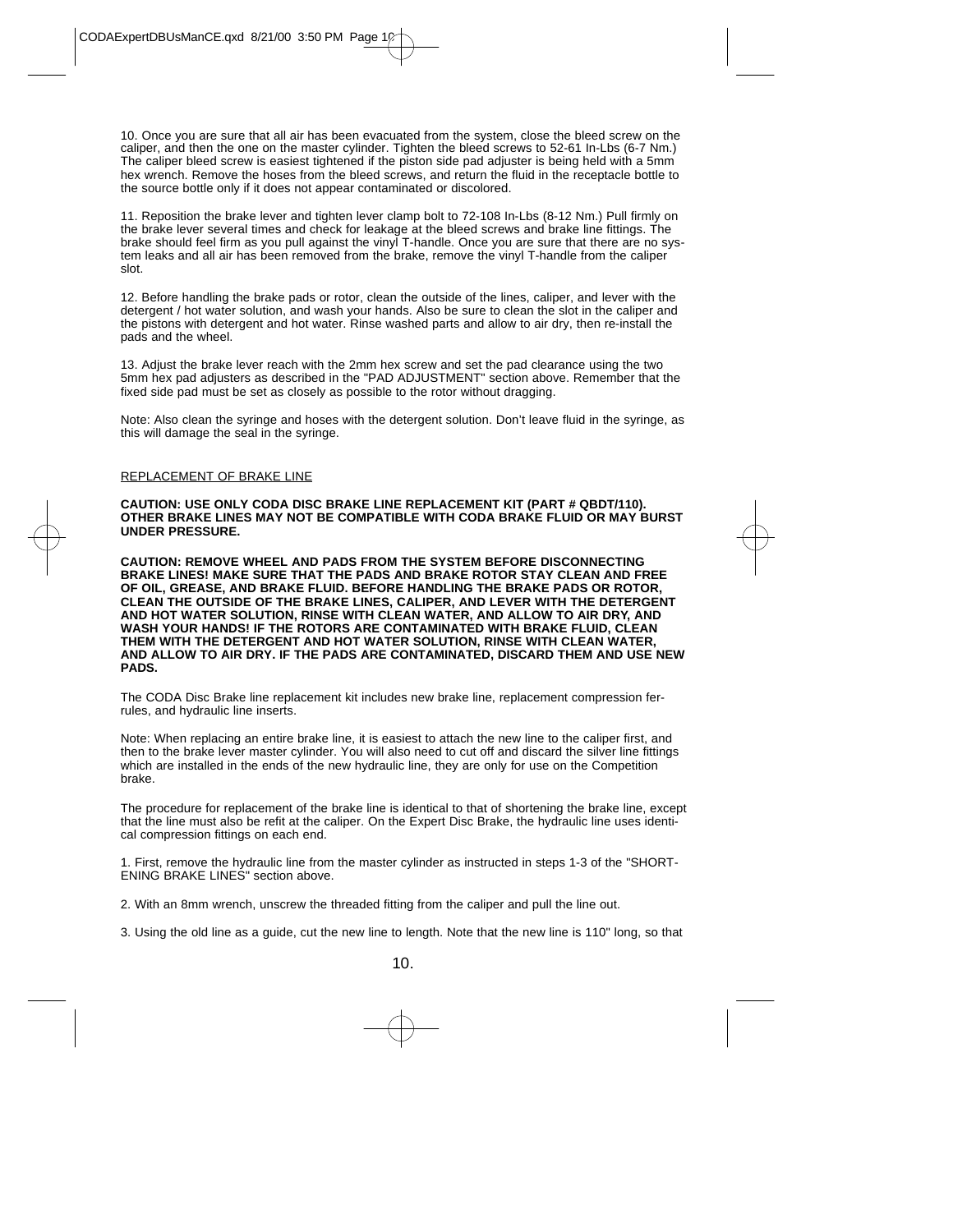one replacement line can be cut to replace both front and rear lines simultaneously. Be sure to cut off and discard the silver fittings which are already installed in the ends of the new hydraulic line before figuring the length of the new line.

4. Slip a new compression ferrule over the caliper end of the new tubing, on far enough so that at least 3mm of tubing extends through the ferrule. Orient the fitting with the sharp edge toward the threaded sleeve (away from the caliper). Then press the barbed end of a new hydraulic line insert into the end of the tubing. Press the end of the tubing into the caliper until it stops. Slide the threaded sleeve down to the caliper and screw it in, being careful not to cross thread the fitting. Tighten the threaded sleeve to 69-78 In-Lbs. (8-9 Nm.) Slip the black plastic cover from the old line over the threaded sleeve

Go to step 5 of the "SHORTENING BRAKE LINES" section to complete the procedure. Once the new line is installed, the system must be bled before the bike is ridden.

## PERIODIC MAINTENANCE

Perform the following steps every few months or as needed:

- 1. Lubricate the brake lever blade pivot with thick oil or grease.
- 2. Check to make sure that all bolts are tight to torque specification.

3. Remove the brake pads and check them for wear. See information above about the wear indicator on the brake pads. Clean the slot in the caliper body of mud and other contamination. Do not use compressed air to clean out the slot in the caliper body. Finish the job by cleaning the caliper body and slot with the detergent and hot water solution.

## **WARNINGS FOR THE CODA EXPERT DISC BRAKE:**

**THE CODA EXPERT DISC BRAKE CALIPERS SHOULD ONLY BE MOUNTED TO A FRAME OR FORK WITH ORIGINAL EQUIPMENT INTEGRAL DISC BRAKE CALIPER MOUNTS. DO NOT ATTEMPT TO WELD, CLAMP, OR OTHERWISE ATTACH A DISC BRAKE MOUNT TO A FRAME OR FORK. DO NOT USE CALIPER MOUNTING ADAPTERS OR BRACKETS UNLESS THEY ARE MANUFACTURED BY OR SPECIFICALLY RECOMMENDED BY CODA. USE OF NON-STANDARD BRAKE CALIPER MOUNTS PLACES THE RIDER AT RISK OF PERSONAL INJURY OR DEATH.** 

**THE BRAKE CALIPER PADS MUST MAKE FULL CONTACT WITH THE BRAKE ROTOR. EACH WHEEL MUST BE INSERTED COMPLETELY INTO THE DROPOUTS AND SECURELY CLAMPED IN PLACE. ADDITIONALLY, THE EXPERT'S BRAKE PADS ARE RIGHT AND LEFT SPECIFIC. IF THE SURFACES OF THE BRAKE PADS ARE NOT ALIGNED WITH THE ROTOR, BRAKE POWER MAY BE INSUFFICIENT, RESULTING IN A LOSS OF CONTROL OF THE BICYCLE AND RISK OF INJURY OR DEATH TO THE RIDER.** 

**INSPECT THE BRAKE LINES REGULARLY FOR ABRASIONS OR DAMAGE. DO NOT KINK OR BEND BRAKE LINES. IMMEDIATELY REPLACE ANY DAMAGED BRAKE LINES WITH GENUINE**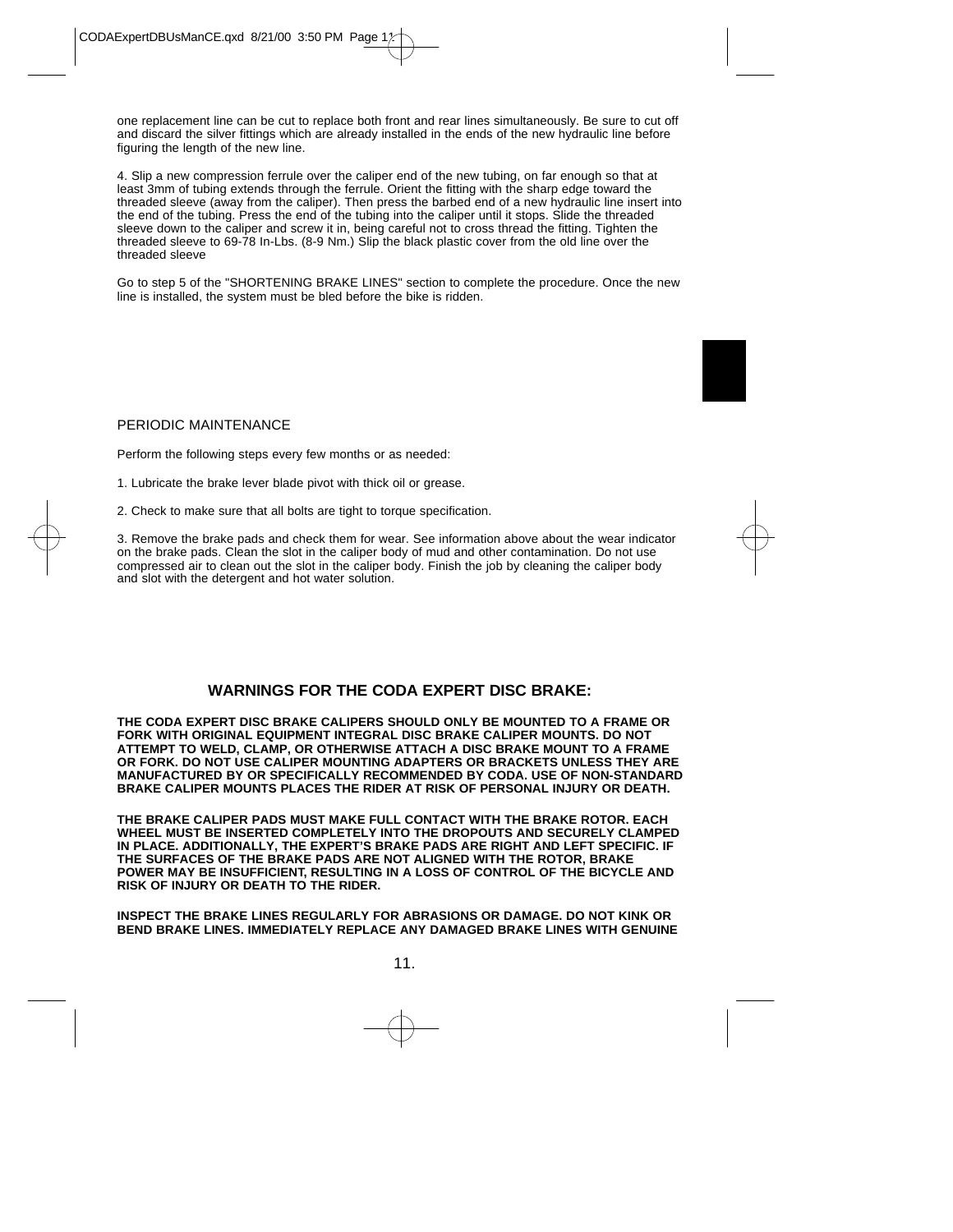**CODA REPLACEMENT BRAKE LINE ONLY. A DAMAGED BRAKE LINE MAY BURST, RESULT-ING IN A SUDDEN LOSS OF BRAKING POWER AND THE RIDER'S POSSIBLE INJURY OR DEATH.**

**THE CODA EXPERT DISC BRAKE PADS REQUIRE 30 TO 40 COMPLETE STOPS TO BED IN AND ACHIEVE FULL STOPPING POWER WHEN NEW. ADDITIONALLY, CODA EXPERT DISC BRAKES SHOULD BE RIDDEN CAUTIOUSLY ON FLAT GROUND UNTIL THE RIDER IS ACCLI-MATED TO THE FEEL AND POWER OF DISC BRAKES.**

**BE SURE THAT BOTH BRAKE PADS ARE IN THE CALIPER FOLLOWING WHEEL REMOVAL AND WHEN REINSTALLING WHEELS ON THE BIKE. ALSO, DO NOT CYCLE THE BRAKE LEVERS WITHOUT BOTH BRAKE PADS AND A ROTOR (OR PLASTIC PAD RETAINER) INSTALLED IN THE CALIPER. THE PISTON MAY BE PUMPED PAST ITS SEALS, RESULTING IN A LOSS OF HYDRAULIC FLUID.** 

**DISC BRAKE ROTORS, CALIPERS, AND PADS GET EXTREMELY HOT UNDER USE! SEVERE INJURY COULD RESULT FROM CONTACT WITH A HOT BRAKE. MIND YOUR LEGS AS WELL AS YOUR HANDS, AND BE SURE TO ALLOW THE BRAKES TO COOL COMPLETELY BEFORE SERVICING.** 

**WHEN WASHING A CODA DISC BRAKE EQUIPPED BICYCLE, BE CAREFUL NOT TO SPRAY OR WIPE GREASE, OIL, OR CHAIN LUBRICANT FROM THE BIKE'S HUBS OR DRIVETRAIN ONTO THE BRAKE ROTOR OR PADS. ADDITIONALLY, DO NOT USE ANY TYPE OF SPRAY LUBRICANT, WAX, OR POLISH NEAR THE BRAKE ROTORS OR PADS.** 

**ALWAYS WEAR SAFETY GLASSES WHEN SERVICING THE BRAKE SYSTEM OR OTHER COM-PONENTS OF YOUR BICYCLE. SEE THE CODA DISC BRAKE FLUID BOTTLE FOR WARNINGS ABOUT AVOIDING CONTACT WITH EYES.**

## CODA WARRANTY

All CODA components are warrantied against manufacturing defects in materials and/or workmanship for a period of one year from the date of original retail purchase.

Not covered under warranty is damage resulting from improper installation, adjustment, or maintenance, lack or maintenance, alterations, crashes, or use judged by CODA to be excessive or abusive.

For warranty related questions or for more information on this or any CODA product, please feel free to contact us.

| USA and Canada: | (888) CODA-USA                   |
|-----------------|----------------------------------|
| Europe (EC):    | (31) 541-573580                  |
| Japan:          | (81) 722-99-9399                 |
| Australia:      | (61) 2-9979-5851                 |
| USA and Canada: | custserv@cannondale.com          |
| Europe (EC):    | servicedeskeurope@cannondale.com |

http://www.codausa.com http://www.cannondale.comz ~

## APPENDIX

List of CODA Expert Disc Brake specific replacement parts kits: